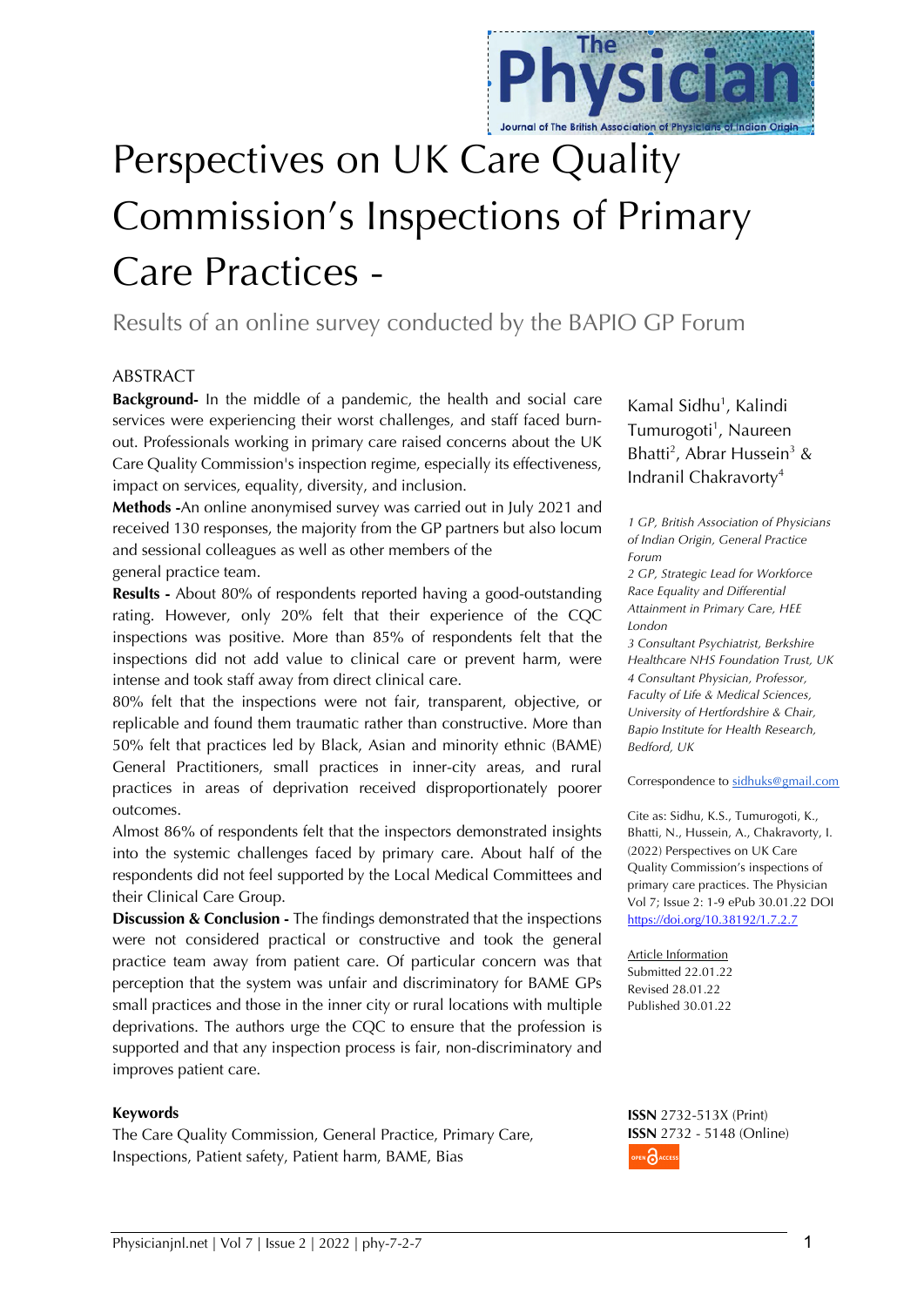## **Background**

The Care Quality Commission (CQC) was set up as an independent regulator of all health and social care providers in the United Kingdom, taking over this role from its predecessor, the Health Care Commission. Its values include excellence, caring (treating everyone with dignity and respect), integrity and teamwork. Its ambitions include protecting the rights of vulnerable people, listening to experiences, and working with organisations and public groups.[1] The CQC is committed to tackling organisational and health inequalities across all aspects of its regulatory process, so the CQC must have protocols and processes that are transparent and fair.

In March 2021, the Royal College of General Practitioners Council, listening to the complaints from the majority of its members, voted to ask the CQC to undertake an independent review of all practices that had been de-registered or found to be inadequate in the last five years. The RCGP Council raised concerns about the perceived unfair treatment of practices with majority Black Asian and minority ethnic staff (BAME), single-handed practices, or those located in socio-economic deprivation. [2] The CQC were quick to reject the demand for an independent inquiry but did agree to an internal review on the impact of its processes on BAME GP led practices.

The British Association of Physicians of Indian Origin (BAPIO), a national, voluntary organisation representing many doctors and nurses from the Indian subcontinent, has been championing the cause for equality, diversity and inclusion in healthcare. BAPIO argues that this is essential for excellence in patient care and fostering a supportive workplace. Among its constituents, the BAPIO General Practice Forum (GPF) focussed on the support of primary care professionals. In the summer of 2021, BAPIO GPF designed and conducted an online survey to

ascertain the experiences and perspectives of primary care professionals through its national network on inspections by the CQC.

### **Aims**

To explore the experiences of primary care professionals on fairness, the impact of inspections and support offered by the local commissioning care groups (CCGs)

### **Methods**

An anonymous online survey was designed and conducted using Survey Monkey software ® distributed through the BAPIO membership lists social network groups and cascaded to connected groups. The GPF conducted the Survey over two weeks in August 2021. The questionnaire and responses received are available online to review here. The results were analysed using simple proportions and distributions.

#### **Results**

#### *Respondents*

There were 130 responses received, including 92 General Practitioners and 38 primary care professionals, including Nurses and practice managers. There were 41 who completed the ethnicity question.

#### *Inspections*

79% of respondents had been inspected by the CQC in the previous four years, 20% more than four years ago, and one had not been inspected.

#### *Outcomes*

Of the respondents, 5% were judged outstanding, 77% 'good', see figure 1. There were 19 practices 'requiring improvement', three inadequate and two declined to disclose the rating received.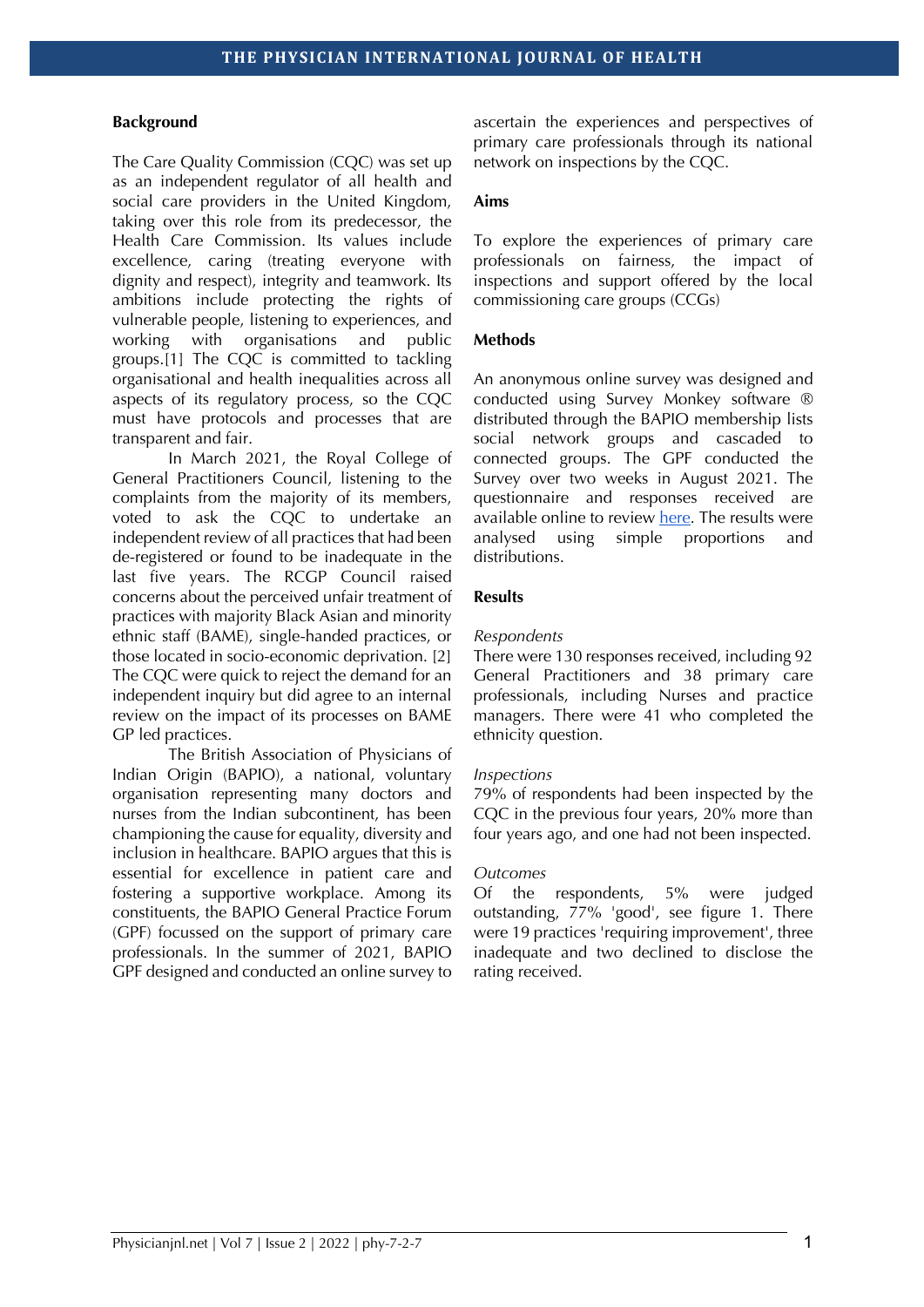#### 03

## What was your most recent CQC rating?





## *The overall experience of Inspections*

There were 25 (19%) respondents who felt their experience was positive, and 68 (48%) felt it was negative or strongly negative figure 2.



## *Impact of Inspections on patient care*

Seventy-three per cent of respondents felt the workload in undergoing the inspection was heavy and took them away from providing patient care. At the same time, 21% agreed the workload was heavy but did not affect patient care.

## *Experience with the Inspection team*

Only over a quarter of respondents agreed that their experience with the inspection team was pleasant, while 38% described their experience as unpleasant or very unpleasant.

## *Factors affecting the rating received*

A majority of respondents felt that their ethnicity, being a single/ multiple handed practice, working in areas of social deprivation and their inner-city/ rural location impacted the rating received, figure 3.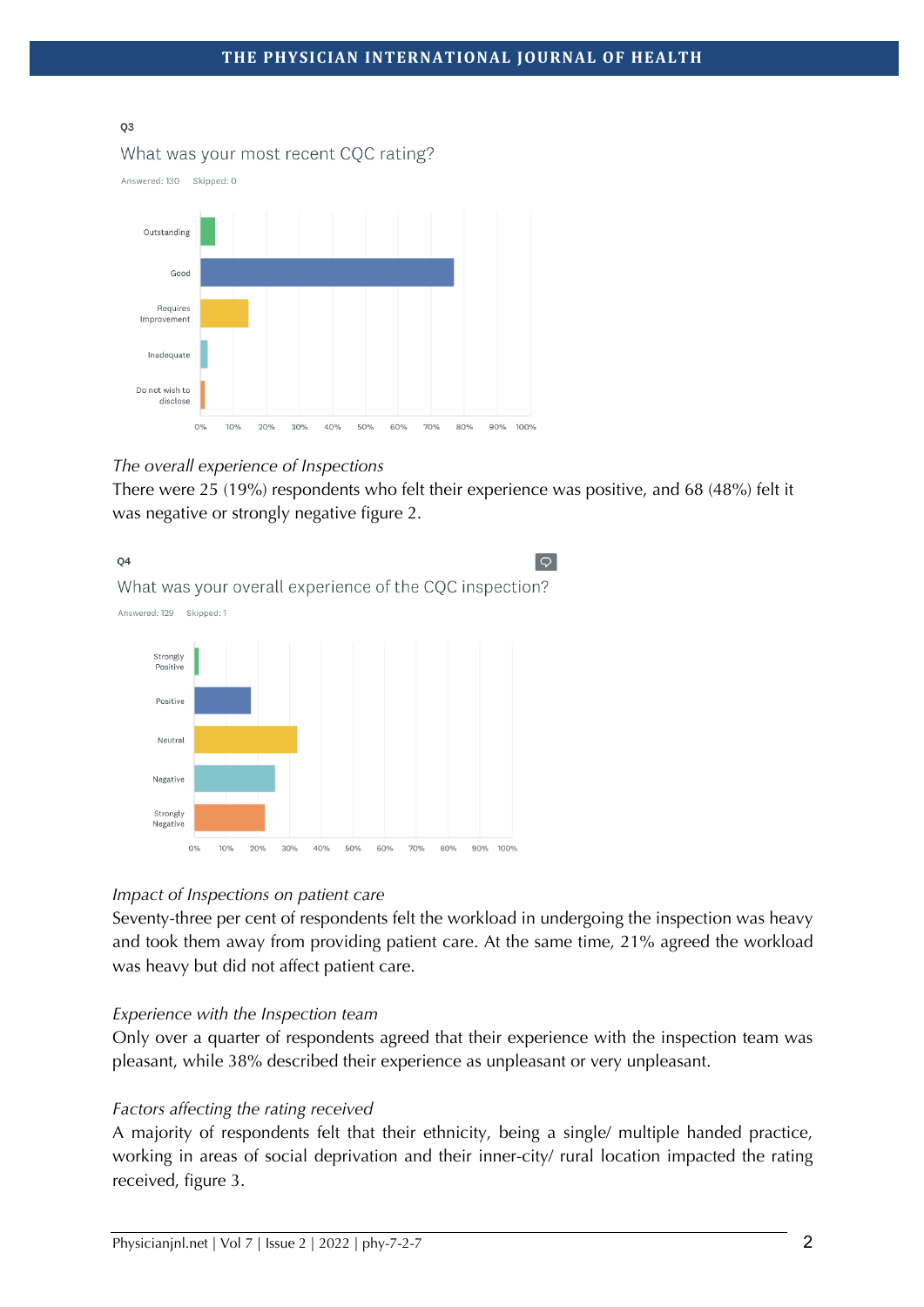

## Do you think the following factors have a bearing on your Inspections & rating?

## *Fairness & systemic context*

Eighty per cent of respondents did not feel that the inspection was fair, transparent, objective and replicable. Sixty-six per cent of respondents did not feel that the inspection took cognisance of the systemic challenges, figure 4.

# CQC inspectors demonstrated insights into the systemic challenges faced by you as a Practice

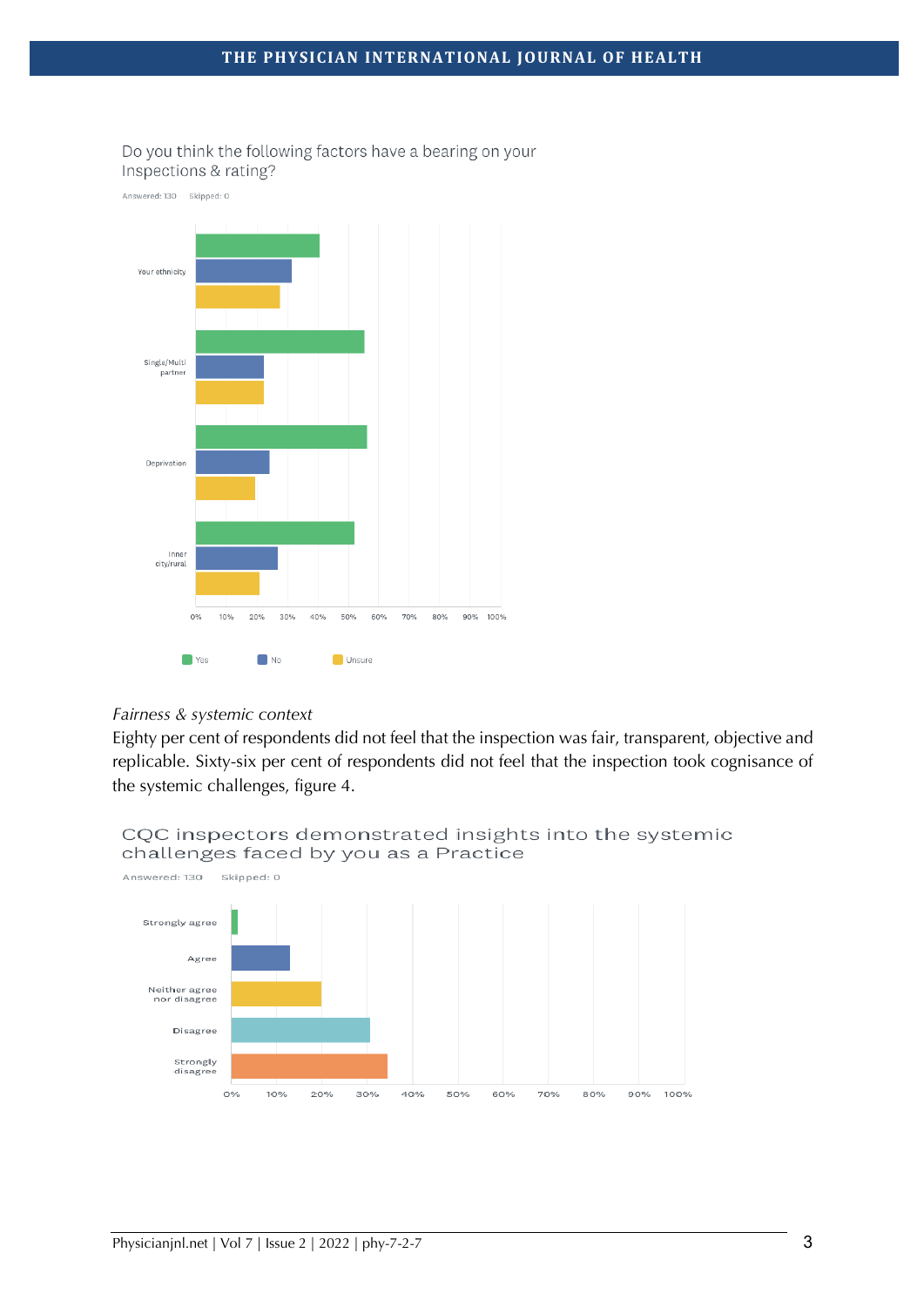#### *Insight into diversity and cultural context*

Sixty per cent of respondents disagreed that the inspection team demonstrated insight into diversity or cultural aspects of their patients or staff, figure 5.

The COC inspectors demonstrated insight into the diversity and cultural aspects of the team and patient population



In receiving support from local negotiating committees and the Commissioning Care Groups, 30% reported in the affirmative, but 60% disagreed that they had received support.

#### *Feedback and responsiveness*

Thirty-five per cent of respondents felt the need to challenge the inspection findings but did not feel they could or that their views would be considered.

#### *Reflect patient care and prevent harm*

Whether the inspections were a true reflection of the care provided and whether they contributed to patient safety or prevention of harm, 71-80% of respondents disagreed.

52% of respondents agreed that practices with BAME GPs received disproportionately poorer outcomes, 48% neither agreed nor disagreed, and only one respondent disagreed. Over 75% agreed that the experience of the inspection and the team was traumatic rather than constructive.

#### **Discussion**

The CQC was created to ensure that healthcare providers were fit for purpose and its stated mission is to protect the public, including the vulnerable. The CQC aspires to be excellent,

caring, and demonstrate integrity and teamwork as an organisation. An analysis of 6313 inspection reports of NHS GP Practices published on the CQC website reveals; 312 (5%) rated as outstanding, 5723 (91%) as good, 148 (2.3%) requiring improvement and 33 (0.5%) as inadequate. If the inspections are fit for purpose, this data demonstrates that most primary care practices inspected by the CQC provide good to outstanding care. Our dataset is comparable to the overall picture of most respondents from practices rated as good to outstanding (79%), and only a tiny minority were inadequate (2.3%).

#### *Reduction in harm/ Patient Safety*

Despite most respondents reporting their rating as good to outstanding, the data reveals that a substantial proportion felt the workload required during the inspection was intense and took them away from patient care. They also felt that the inspection was not constructive, did not reflect the care provided and did not contribute to patient safety or reduce harm. Protecting patients, particularly the vulnerable, is the primary function of the inspections, making this perception significant and putting the imperative back on the CQC to demonstrate that inspections lead to harm reduction. Analysis by the King's Fund showed evidence of anticipatory impact: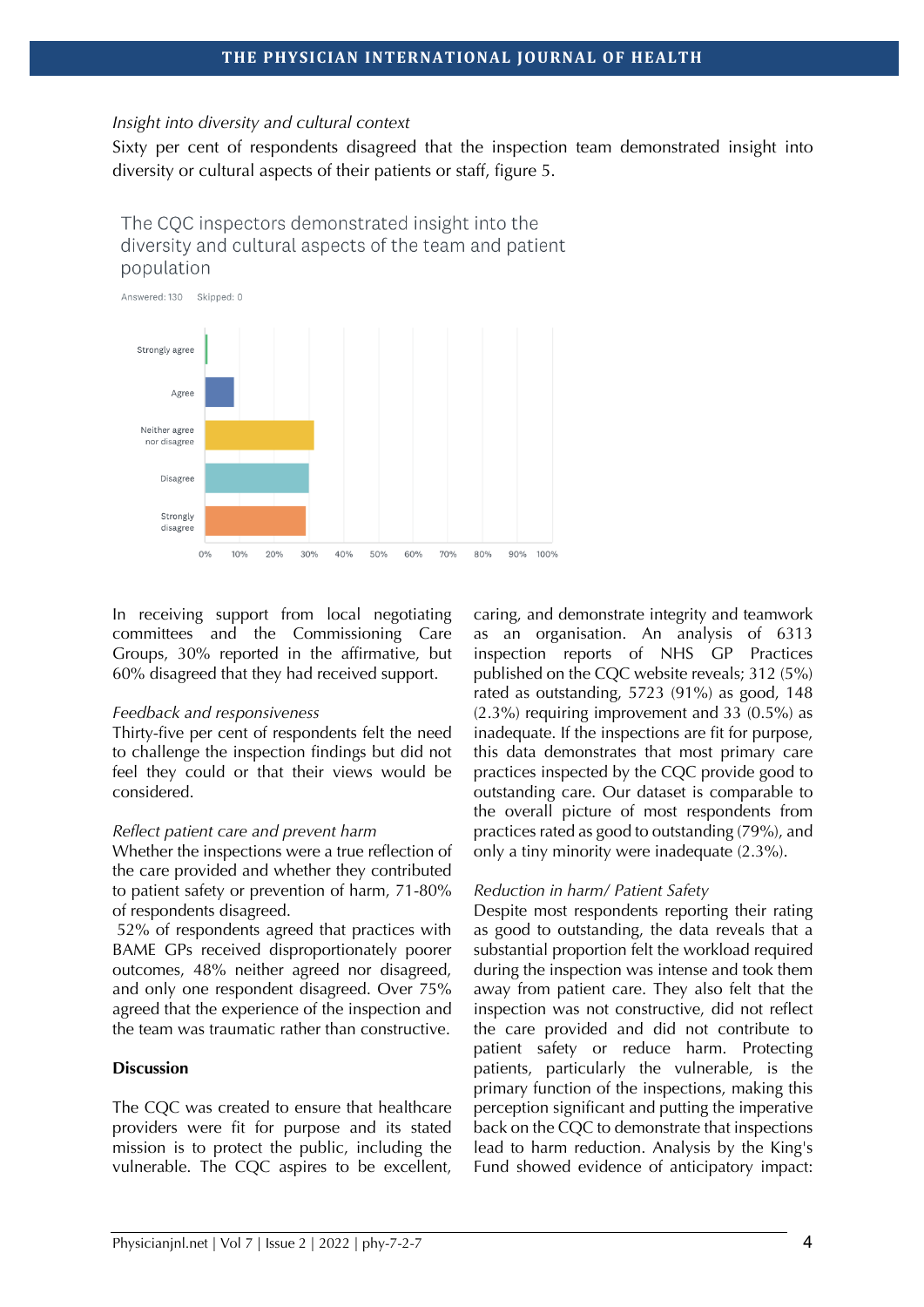the CQC set expectations of quality, and providers responded to these in advance of an inspection.

Inspections had some positive effects (e.g., it helped some organisations to prioritise quality issues) and some adverse effects (e.g., some providers focused much energy on getting through the inspection process rather than on improving the quality of care). [3] There was scant evidence of systemic impact in metrics such as maternity services and primary care prescribing. Intelligent monitoring of a range of performance indicators (IM datasets) had little or no correlation with the subsequent ratings of general practices, highlighting the limitations of risk-based regulatory models that use routinely reported performance data to target regulatory interventions.[3,4]

Few studies have demonstrated whether inspections improve the quality of care. A systematic review found no relation between the inspection process and increased quality.[5] Interrupted time-series studies suggest CQC inspections were not associated with changes in care quality measures. Although some statistically significant changes were present, the size of the effect was considered unlikely to be clinically relevant. [6] The opportunity cost of a CQC inspection is estimated to lie between £169,691 and £418,136 in 2018.

Our data showed that the experience of interactions with the inspection team was less than optimal and over a third felt this to be unpleasant. In the King's Fund research, one of the most striking findings was that the relationships between CQC staff and health and social care professionals and managers fundamentally affect the way regulation works and its impact, contributing to the variation in providers' experiences inspection.[3]

## *Equality & Diversity*

Our data confirmed concerns raised by RCGP on three counts; that the inspection outcomes are disproportionately worse for GPs from BAME backgrounds, those in single-handed or small partnerships and those who operated in socioeconomically deprived areas. In 2021, the CQC proclaimed its values of ensuring culturally appropriate care for its registrants, sensitive to people's cultural identity or heritage - being alert and responsive to beliefs or conventions determined by cultural heritage.[7] Our data demonstrated that the GP practices did not believe that the CQC Inspectors considered the ethnocultural diversity of patients and staff during the inspections or the outcomes.

Roger Kline undertook a qualitative review of CQC's action plan in response to Workforce Race Equality Standards data from 2016-17, demonstrating an inherent bias in the organisation. Evidence from interviews with staff confirmed substantial disenchantment with the unfairness of opportunities for career progression leading to a high turnover of BAME staff. [8] We analysed a subset of 33 practices reported as being 'inadequate' in the CQC published reports (2022- see Appendix 1). Our analysis revealed that BAME GPs predominantly managed 79%, 74% were single-handed or had less than three partners, and 45% were in the lowest three deciles of the Multiple Deprivation Index ranking (2019).

Perceptions from our Survey (the majority of who were from practices with good to outstanding ratings), the WRES data, and our analysis of CQC inspection reports – showed that the majority of 'inadequate' practices shared three factors (BAME, less than three partners and a location in multiple deprivations). This analysis raises the possibility of institutional bias. It puts the onus on the CQC to provide evidence to the contrary or take decisive action to achieve equality, diversity, and inclusion in its leadership, staff, governance, and practices.

# **Conclusion**

The COVID-19 pandemic has pushed an already stretched, under-resourced, understaffed and overburdened healthcare system to its brink. This stress manifests in all health and social care areas, but the impact is most strongly felt in the primary and social care sector. The population has widespread disenchantment and demoralised healthcare staff demonstrate discontent and burn-out. In addition, there has been a considerable rise in awareness of the inherent inequalities affecting people's lives and manifest in disproportionate levels of mortality and morbidity.

The authors welcome the CQC review of the impact and experience of CQC regulation on ethnic minority-led practices and hope our survey results add to the data on understanding the lived experience of ethnic minority GPs.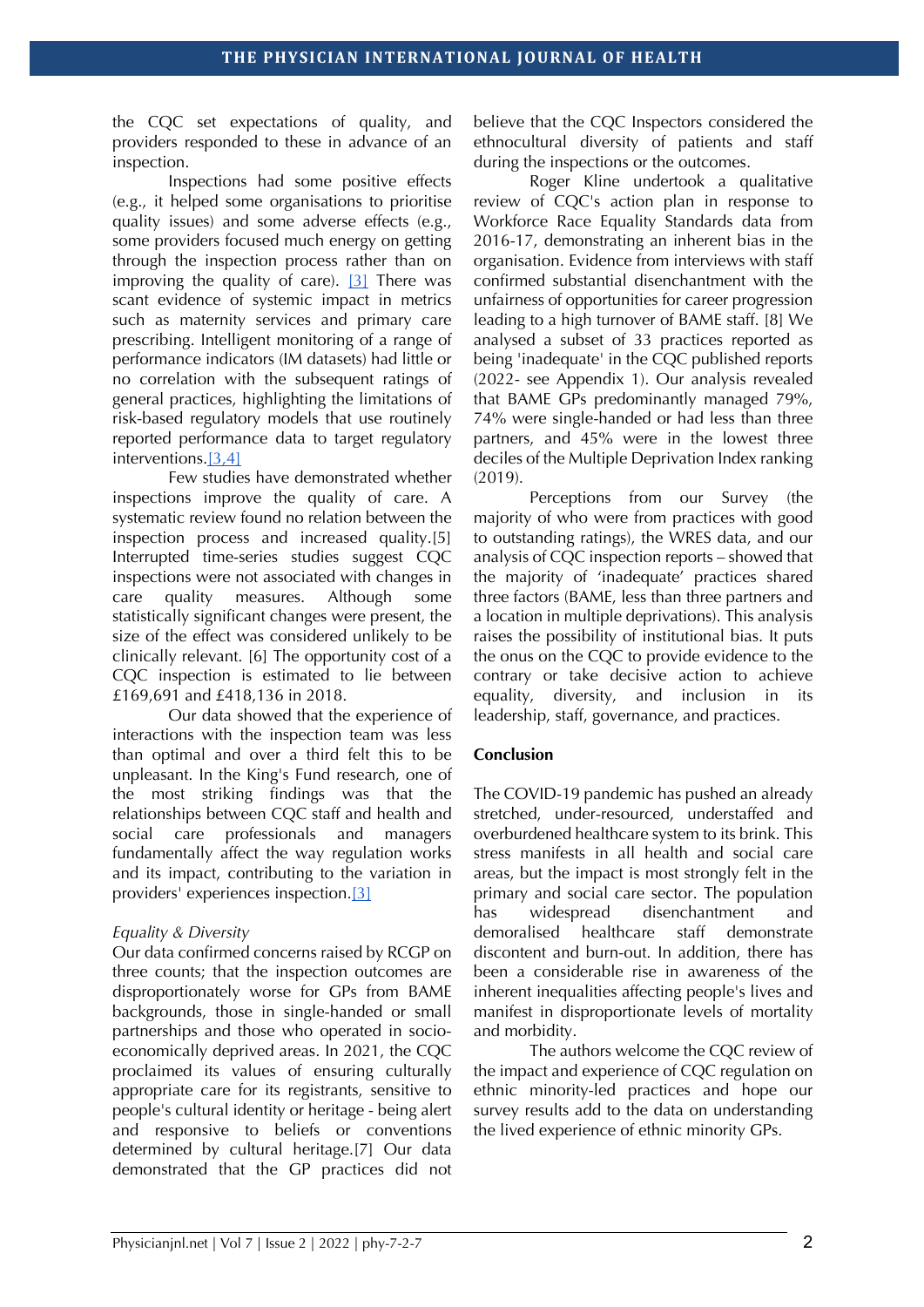References

- 1 Who we are | Care Quality Commission. https://www.cqc.org.uk/about-us/ourpurpose-role/who-we-are (accessed 22 Jan 2022).
- 2 College calls on Care Quality Commission for action to address impact of inspections on BAME GPs. https://www.rcgp.org.uk/aboutus/news/2021/march/college-calls-on-carequality-commission-for-action-to-addressimpact-of-inspections-on-bame-gps.aspx (accessed 22 Jan 2022).
- 3 Impact of the Care Quality Commission on provider performance. The King's Fund. 2018.https://www.kingsfund.org.uk/publicati ons/impact-cqc-provider-performance (accessed 22 Jan 2022).
- 4 CQC-style inspections don't raise standards or improve patient safety, say RCGP members | The BMJ.

https://www.bmj.com/content/363/bmj.k421 6 (accessed 22 Jan 2022).

- 5 Flodgren G, Pomey M-P, Taber SA, *et al.* Effectiveness of external inspection of compliance with standards in improving healthcare organisation behaviour, healthcare professional behaviour or patient outcomes. *Cochrane Database of Systematic Reviews* Published Online First: 2011. doi:10.1002/14651858.CD008992.pub2
- 6 Castro AC. *Evaluating the effect of external inspections of the Care Quality Commission of acute NHS hospitals in England*. 2018.https://etheses.whiterose.ac.uk/21399/ (accessed 22 Jan 2022).
- 7 Culturally appropriate care | Care Quality Commission. https://www.cqc.org.uk/guidanceproviders/adult-social-care/culturallyappropriate-care (accessed 22 Jan 2022).
- 8 Kline R. Inequality in recruitment outcomes for Black and Minority Ethnic staff within the Care Quality Commission. ;:69.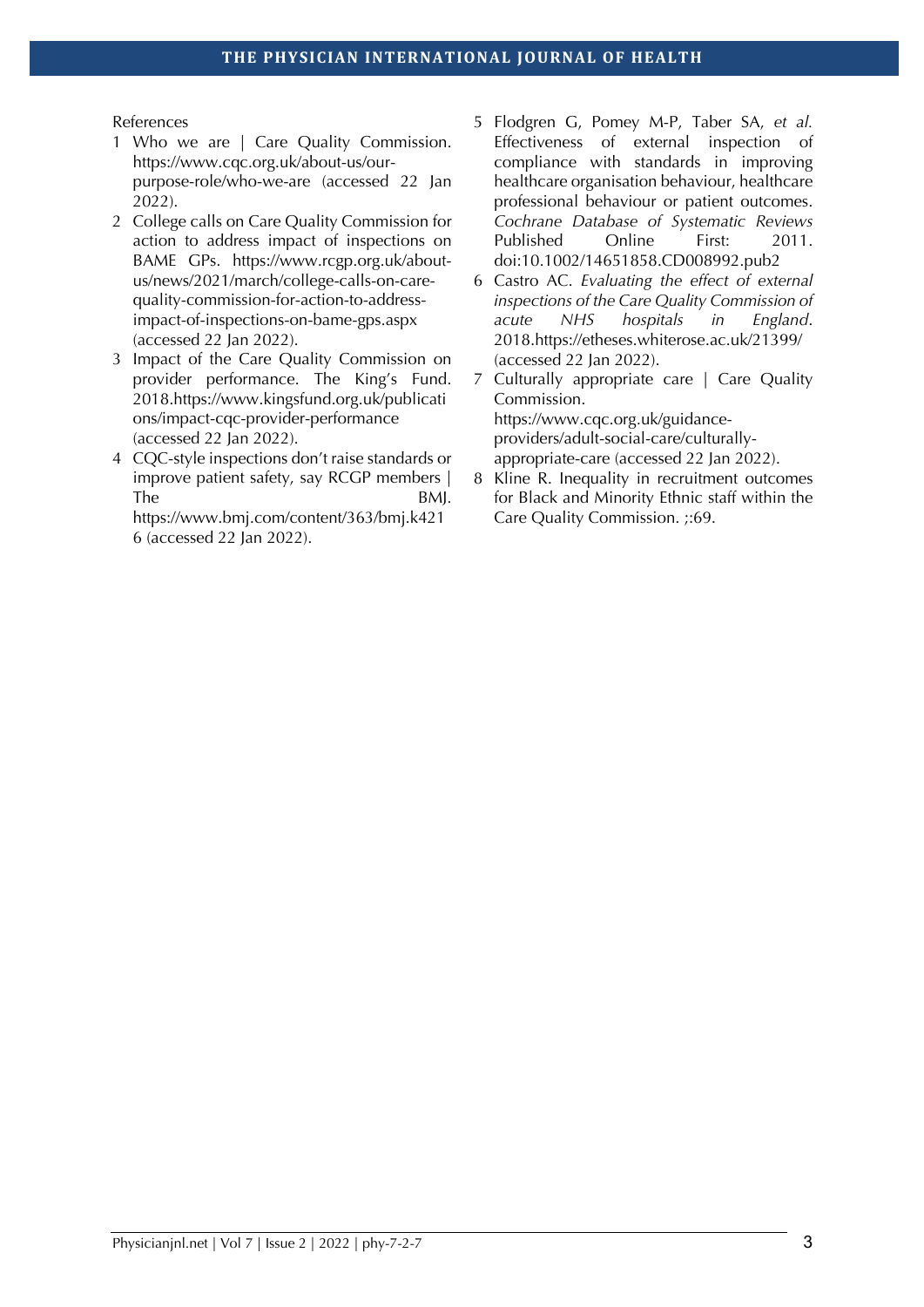# Appendix 1

- Unit 8, 24 Martineau Place, Birmingham, B2 4UH Provided by: Halcyon Medical Limited
- The Croft Surgery Barnham Road, Eastergate, Chichester, PO20 3RP
- Bridgnorth Road, Highley, Bridgnorth, WV16 6HG; Provided by: Highley Medical **Centre**
- The Surgery, Central Clinic, Hall Street, Dudley, DY2 7BX, Provided by: Dr Touseef Safdar
- Hertford Road, Brighton, BN1 7GF; Provided by: School House Surgery
- The Village Surgery, 157 High Street, New Malden, KT3 4BH
- Victoria Medical Centre, 1 Queens Road, Barking, IG11 8GD; Provided by: Dr N Niranjan's Practice
- 1 Grove Road, Tottenham, London, N15 5HJ; Provided by: Dr Jerome Kaine Ikwueke
- 6 The Broadway, Castletown, Sunderland, SR5 3EX; Provided by: Dr Hesham Moustafa Koriem
- Failsworth District Centre, Ashton Road West, Failsworth, Manchester, M35 0AD; Provided by: Failsworth Group Practice
- The Hub, Shiners Way, South Normanton, Alfreton, DE55 2AA; Provided by: The Village Surgery
- 8a Patford Street, Calne, SN11 0EF; Provided by: Patford House Surgery Partnership
- Buxted Medical Centre, Framfield Road, Buxted, Uckfield, TN22 5FD; Provided by: Buxted Medical Centre
- Gosport War Memorial Hospital, Bury Road, Gosport, PO12 3PW; Provided by: Dr Carl Wyndham Robin William Anandan
- The Surgery, London Road, Teynham, Sittingbourne, ME9 9QL; Provided by: Dr Ravi Kumar
- The Centre Surgery, 29 Hill Street, Hinckley, LE10 1DS; Provided by: Hinckley & Bosworth Medical Alliance Limited
- Muglet Lane, Maltby, Rotherham, S66 7NA; Provided by: Primary Care Today Limited
- Burnage Avenue, Clock Face, St. Helens, WA9 4QB; Provided by: Four Acre Health **Centre**
- 434 Altrincham Road, Baguley, Wythenshaw, Manchester, M23 9AB; Provided by: The Park Medical Centre
- 68 The Drive, Ilford, IG1 3HZ; Provided by: Dr Padma Gooty
- The Health Centre, 20 Cleveland Square, Middlesbrough, TS1 2NX; Provided by: Prospect Surgery
- Elms Road, Botley, Oxford, OX2 9JS; Provided by: Botley Medical Centre
- London Road, Stanway, Colchester, CO3 8NZ; Provided by: Dr Kamal Kumarapriya Abeysundara
- Moorside Medical Centre, 681 Ripponden Road, Oldham, OL1 4JU; Provided by:  $Dr$ Kiren Kaur
- 26 Stephenson Road, Walthamstow, London, E17 7JT; Provided by: The Firs
- Ryhall Road, Stamford, PE9 1YA; Provided by: Lakeside Healthcare Partnership
- Stirling Road, Plymouth, PL5 1PL; Provided by: Access Health Care Ltd